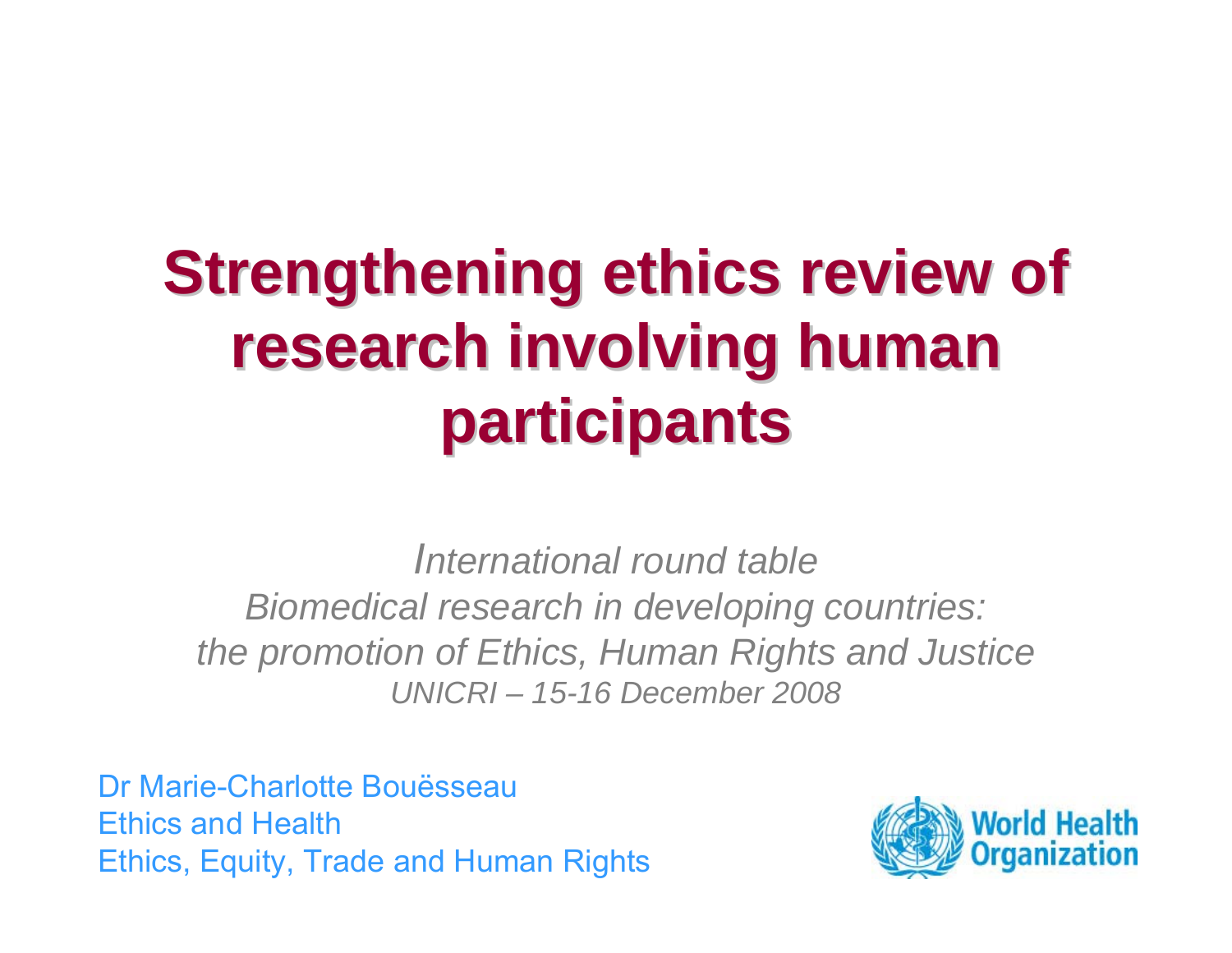### **Historical background Historical background**

Initiative launched in October 2002 by the Director General

• To provide a focal point for the examination of the ethical issues raised by activities throughout the organization, including the regional and country offices

• To develop activities regarding a wide range of global bioethics topics

e.g. research with human beings, fair access to health services, pandemic influenza planning

Previous to this initiative, HQ departments had been very active in research ethics

e.g. training activities, normative documents, ERC

as well as RO

e.g. Programme on Bioethics in PAHO since 1994

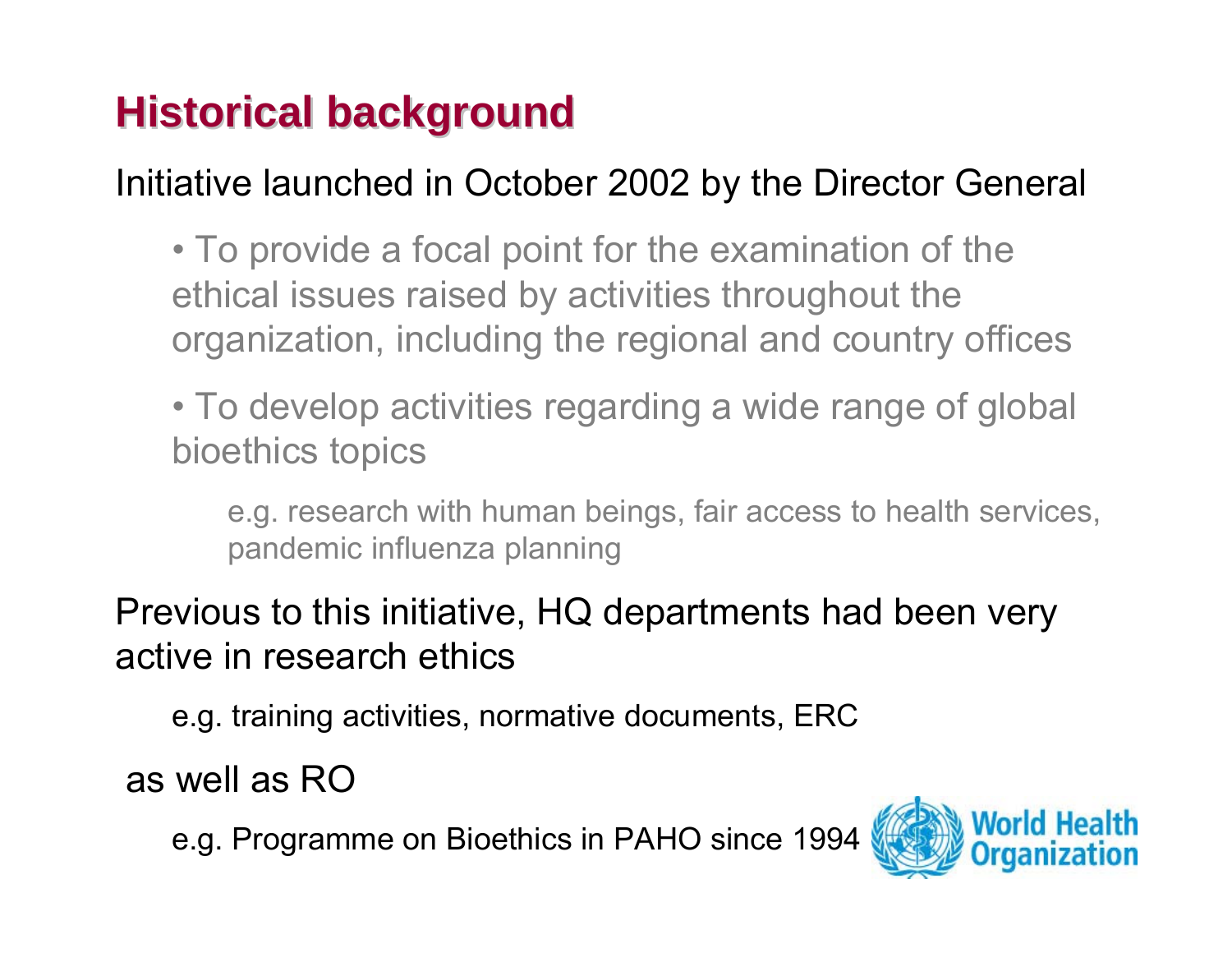## Strengthening research ethics systems

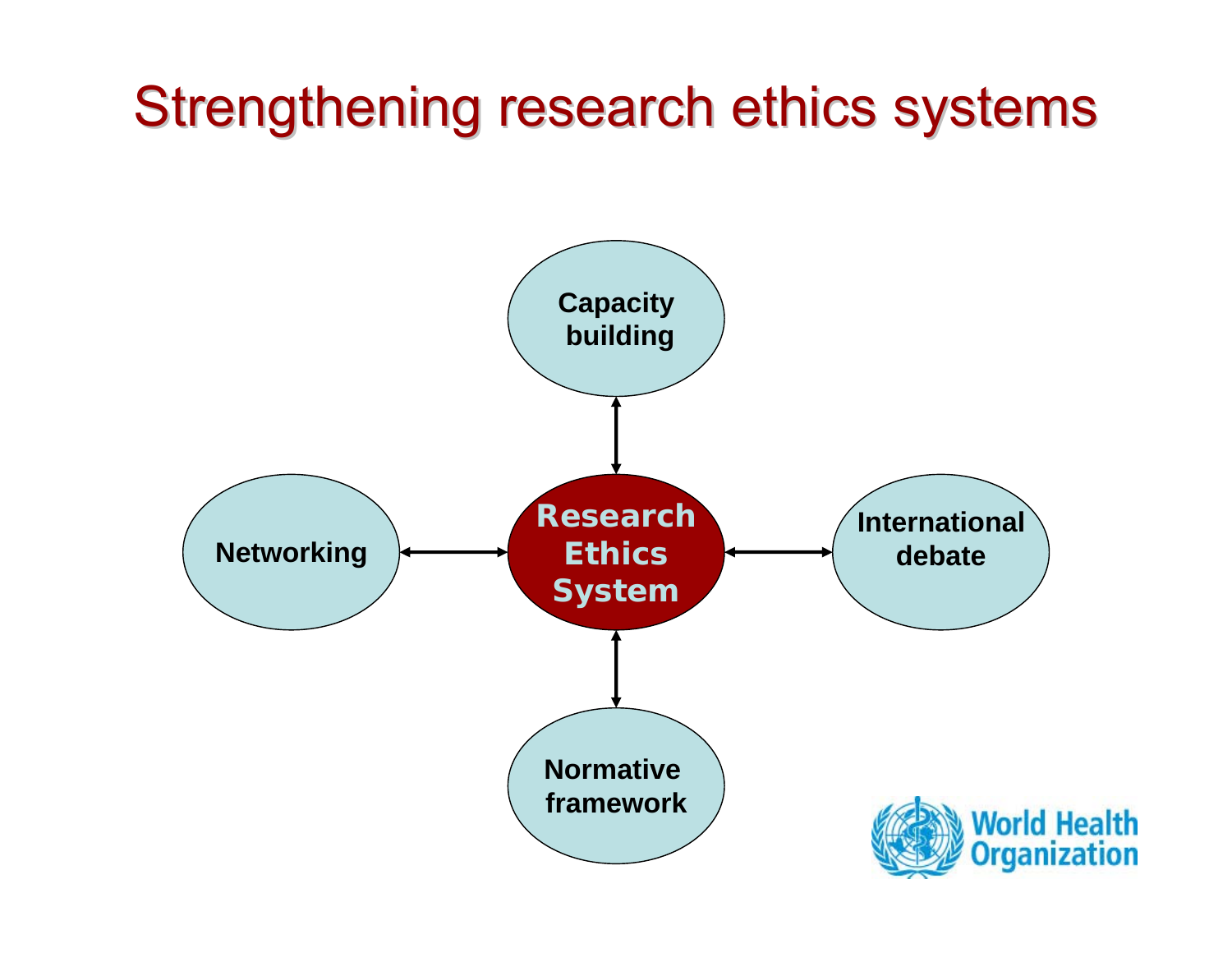# **Guidance and normative Guidance and normative documents documents**

• WHO-UNAIDS

Ethical considerations in biomedical HIV preventive trials



• CIOMS

International ethical guidelines for epidemiological studies

• WMA Declaration of Helsinki

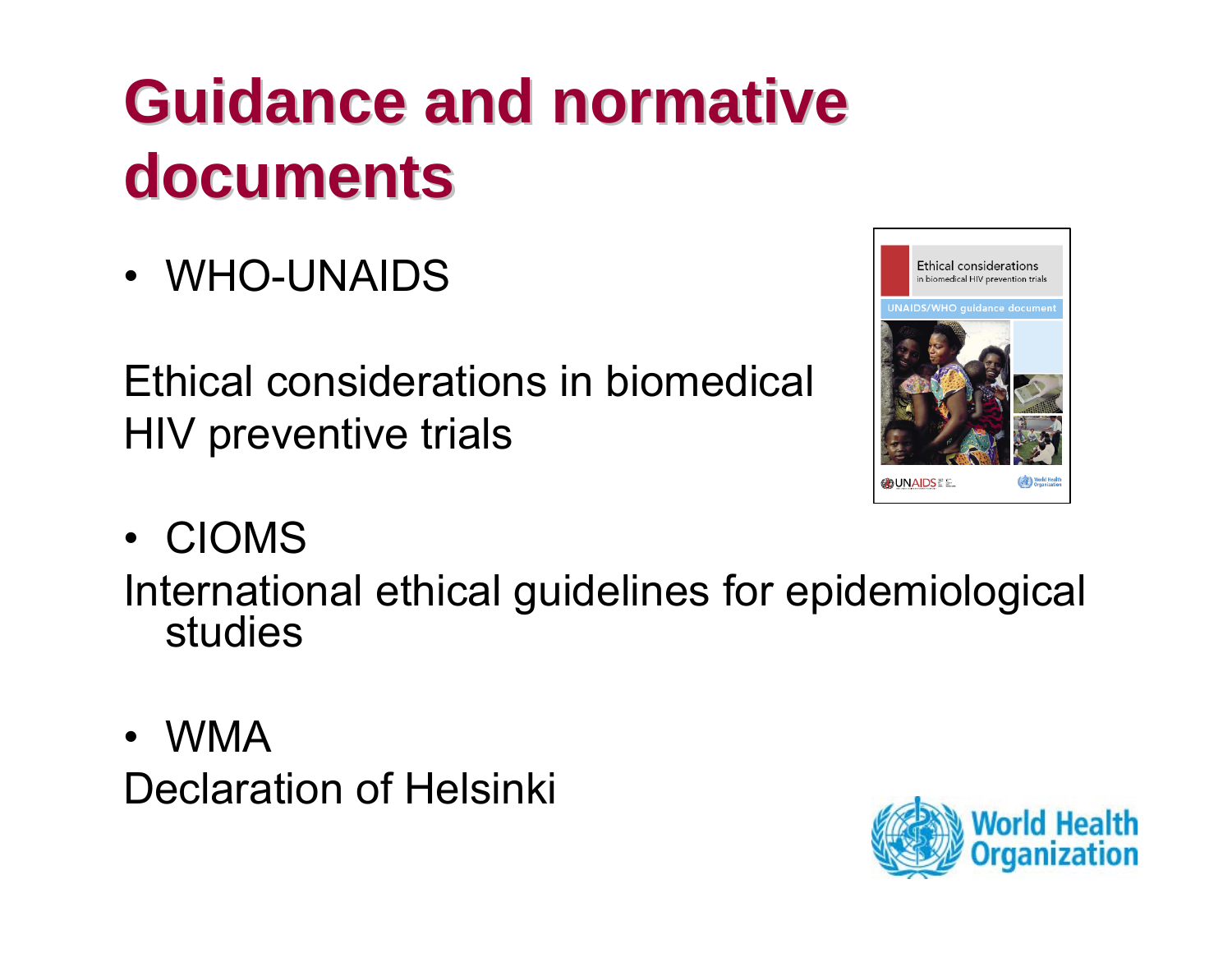# **Training and tools Training and tools**

- Training workshops
	- introduction to ethical review
	- ethical issues related to specific areas of research (reproductive health, HIV, etc.)
- •Toolkit / local trainings on research ethics
- Distance learning tools e.g. TRREE for Africa (EDCTP)



- •PAHO working group on research ethics
- Task force on TB
- Other collaborations e.g. CDBI manual

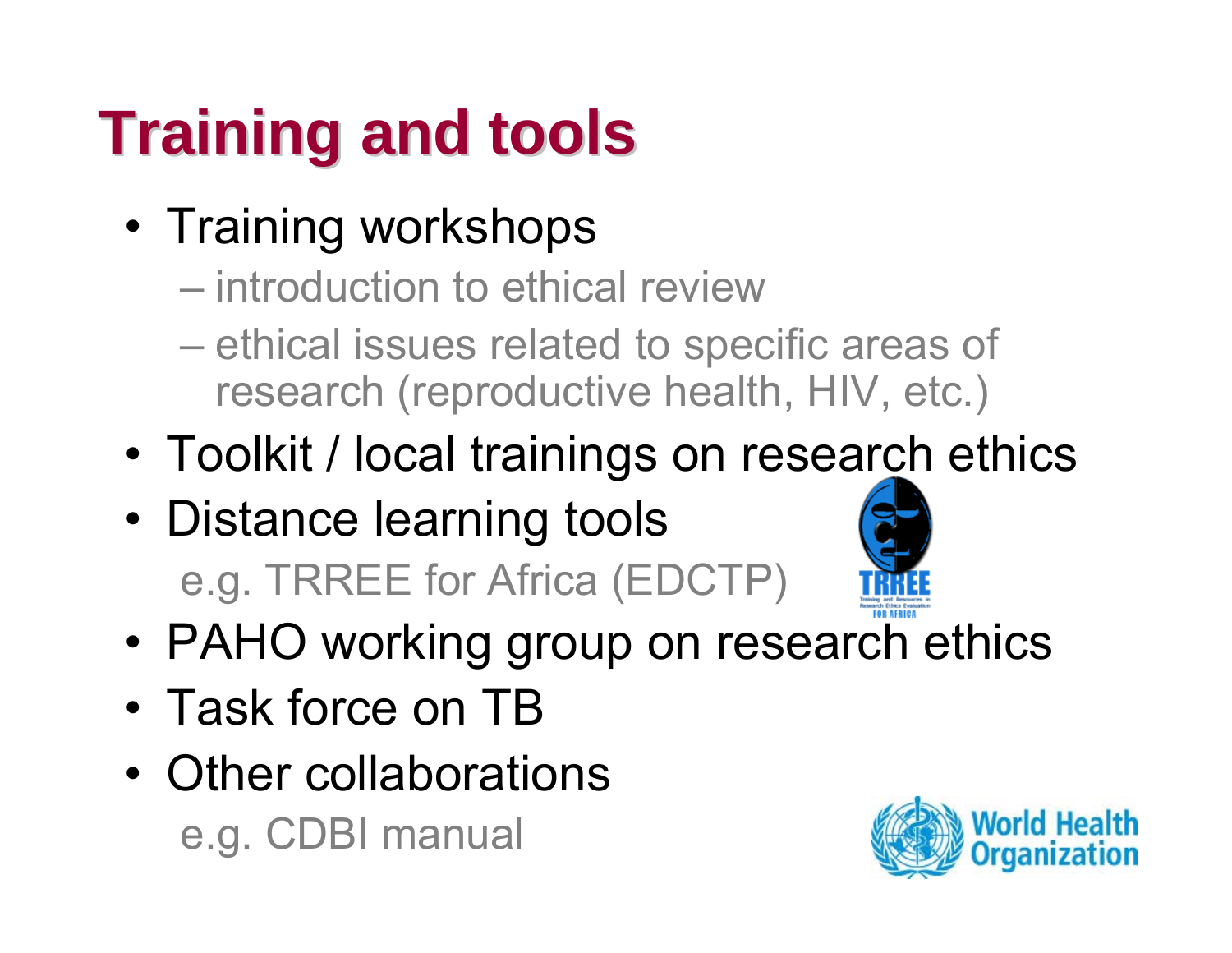# **Networking Networking**

- • Follow up of NEBRA project implemented in 15 African countries (EU)
- EMRO forum on research ethics (WHO-EMRO/UNESCO joint meeting)
- • Collaborating centers
	- U. Toronto, Miami, Chile, Espace Ethique Paris
	- 2 others in the process of recognition

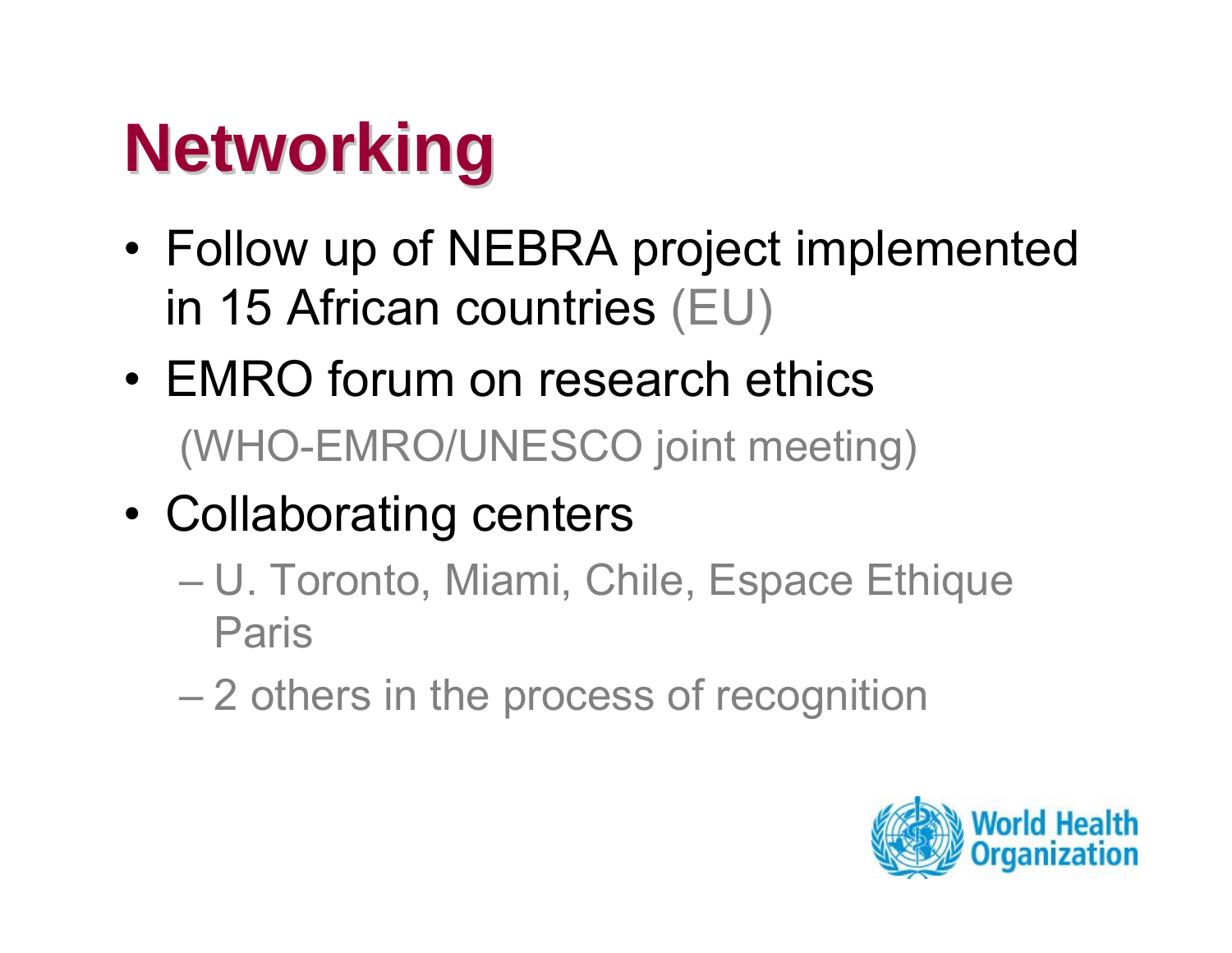## **International debate**

#### **Global Forum on Bioethics in Research**

- A collaboration between several institutions (Fogarty, MRC UK, WT, WHO, COHRED, FLACSO, AKU, etc.)
- A venue for delegates (around 120) from developing and developed countries to debate the ethical issues surrounding international collaborative research
- The discussion is focused on specific issues e.g. research with indigenous and vulnerable populations (Auckland 2008), conflicts of interests (Santiago 2010) and based on concrete cases

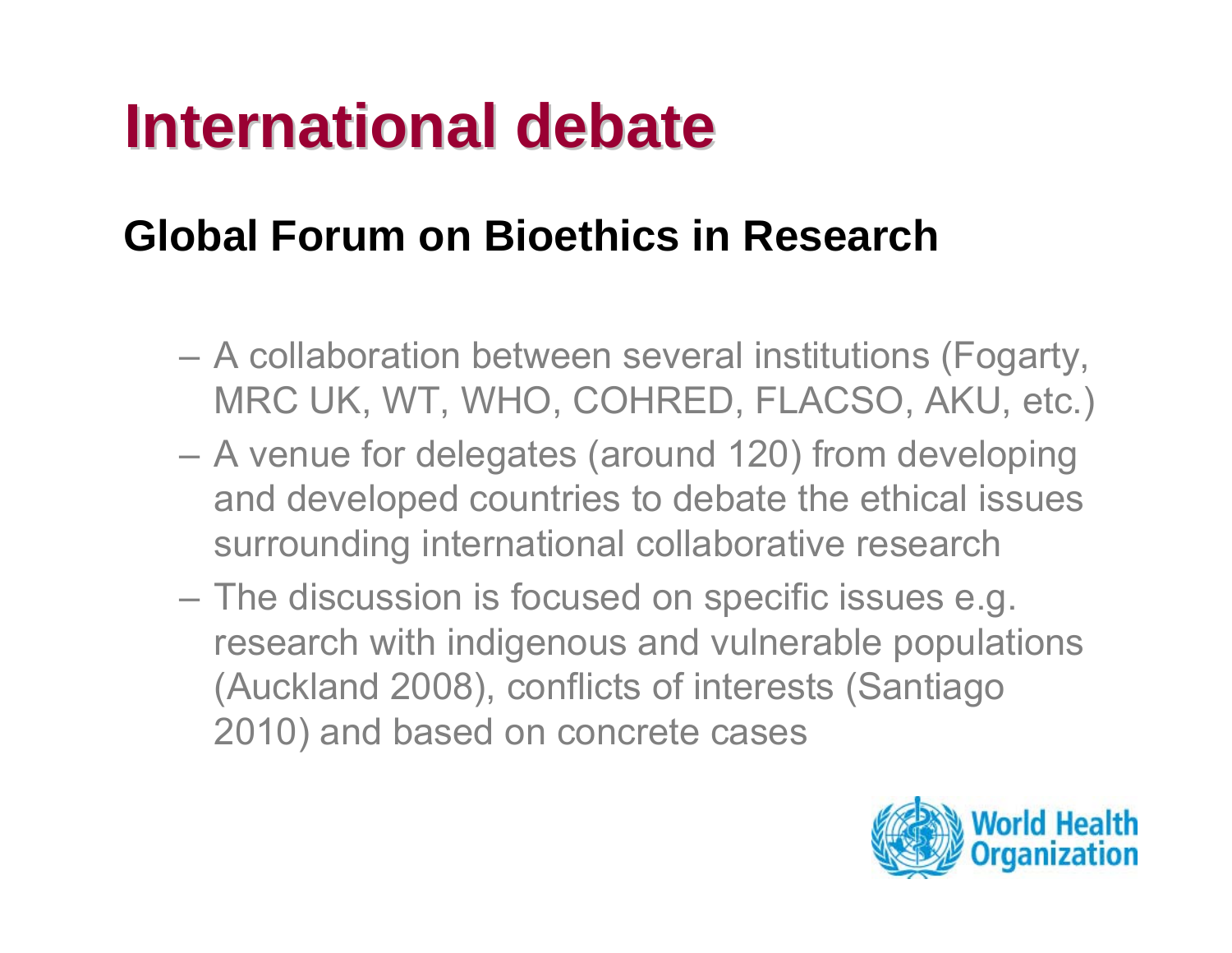# **Synthesis Synthesis**

#### •Collaboration with

- WHO technical departments
- WHO regional offices
- –other organizations (UNIACB)

in order to create more synergies and avoid duplication of work

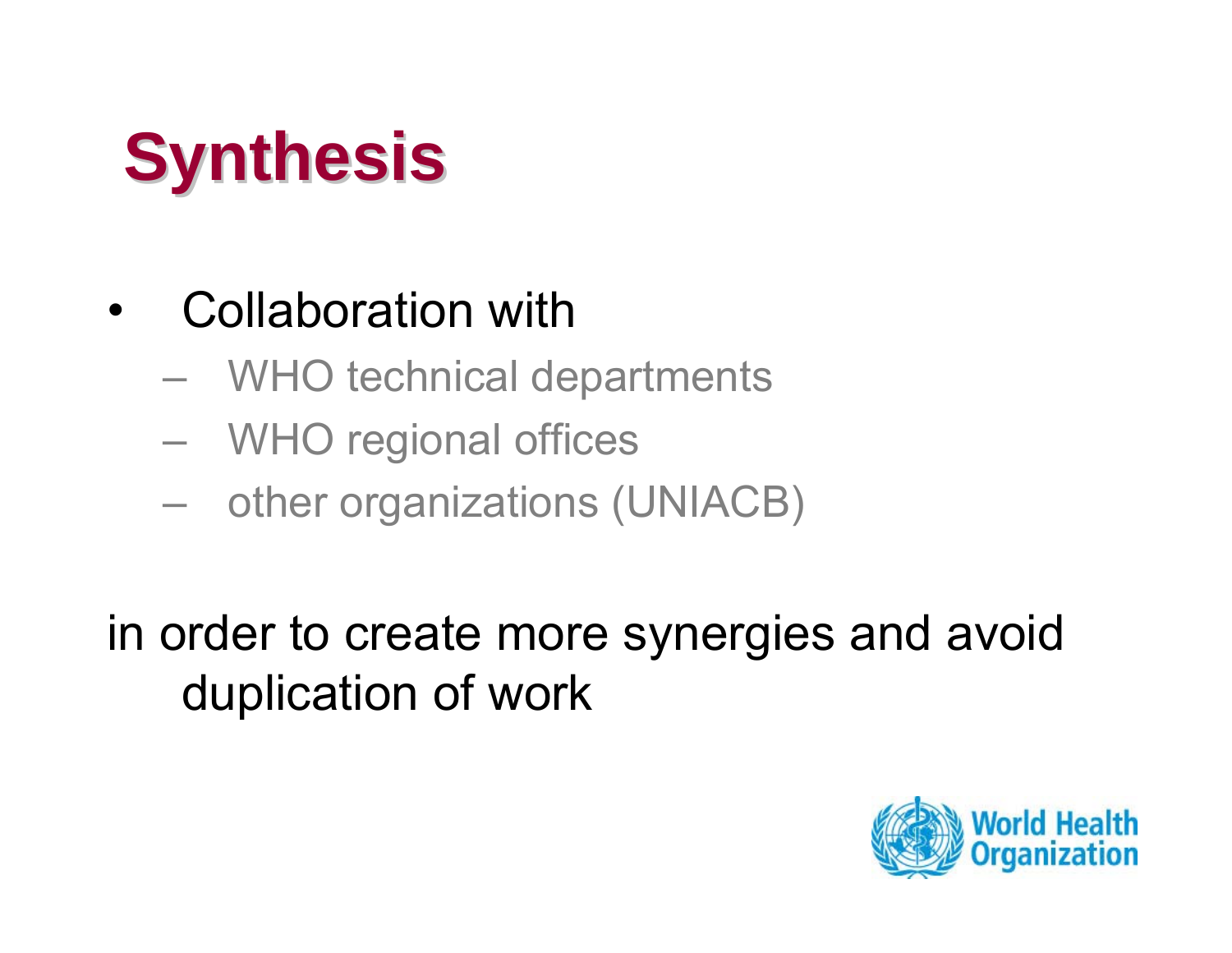#### •Focus on

- • implementation of principles, ensuring research activities follow the highest ethical standards
- $\bullet$ ethical issues raised by specific areas of research
- • emerging questions
	- $\bullet$  definition of level of care and treatment provided to trials participants
	- $\bullet$  improving equitable access to the benefits of research
	- $\bullet$  improving transparency in research activities e.g. International Clinical Trial Registry Platform
	- $\bullet$ improving coordination between NRAs with RECs

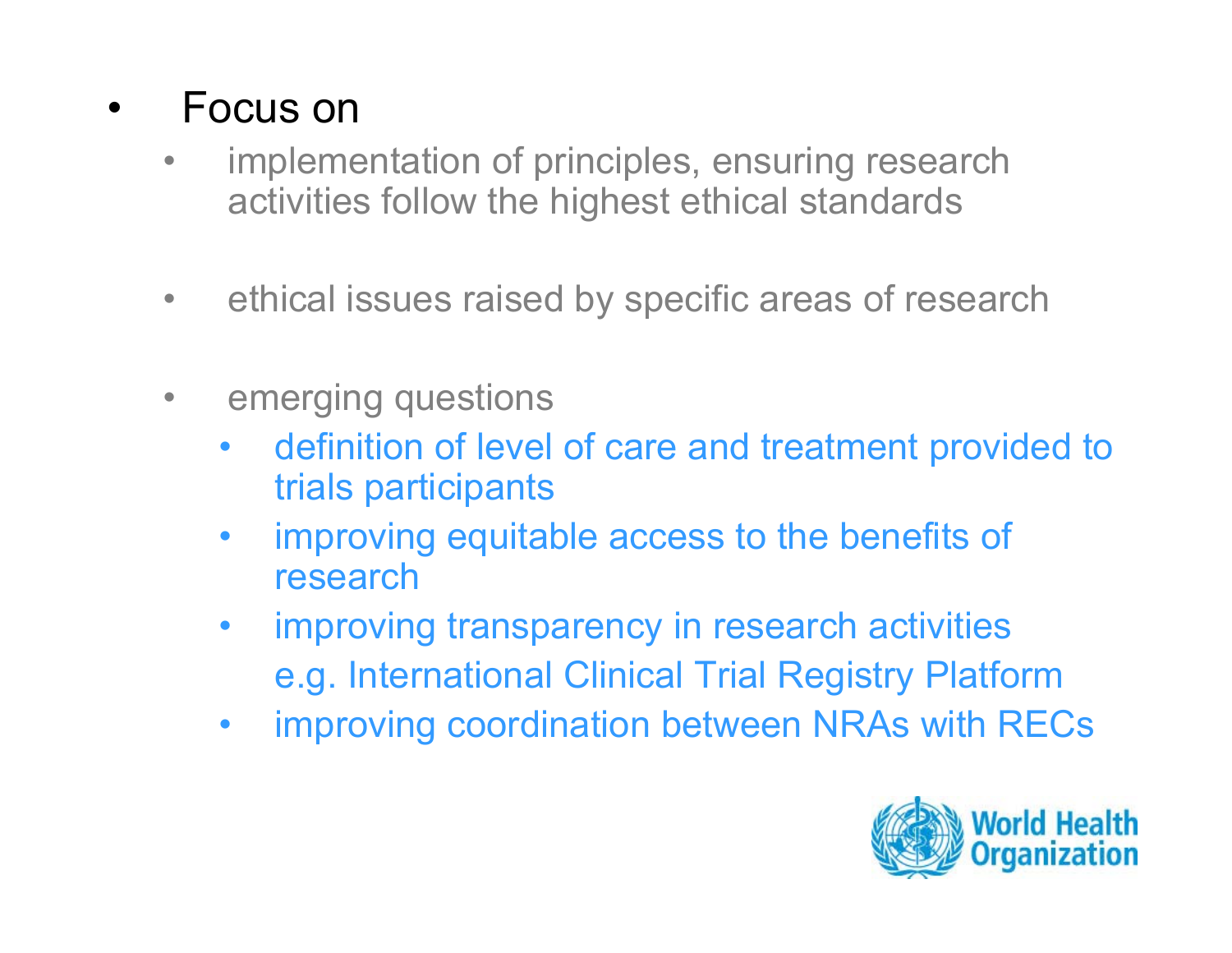# **What is needed? What is needed?**

- Accreditation / recognition process of RECs Need for common criteria
	- e.g. FERCAP, national systems of accreditation
- Networking activities
	- Exchange and analysis of RECs experiences
	- Sub regions, ≠ languages
- Global registry of RECs and national regulations
	- Need for common platform
	- e.g. OHRP compilation, Global Research Ethics Map Harvard School of Public Health, UNESCO **GEOPS**

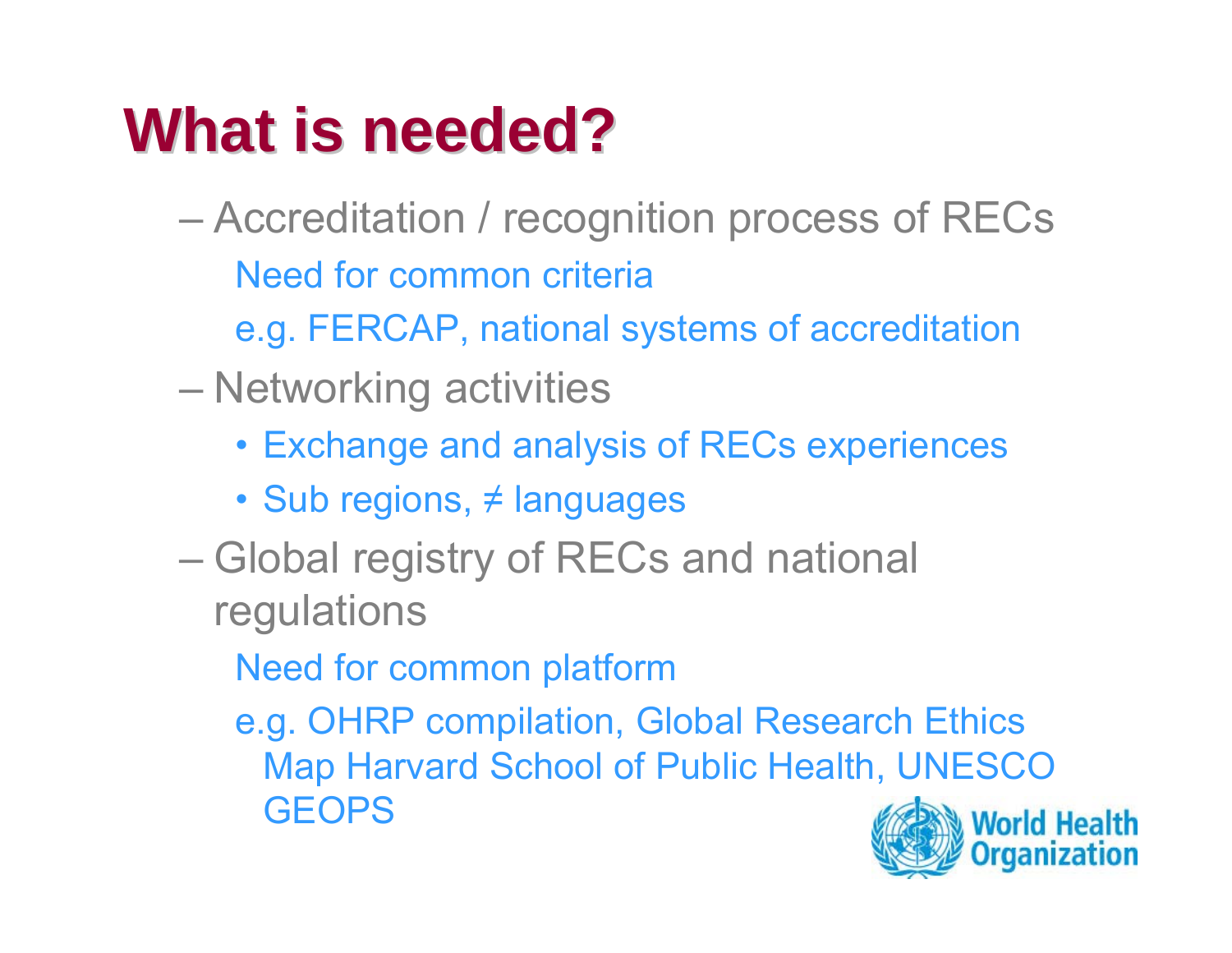## **What is needed? What is needed? (2)**

– Guidance documentsHarmonized (national / international) ≠ uniform Mapping of activities Need for information concerning training workshops, educational program, online courses, networking activities, etc. e.g. UNESCO GEOPS, EDCTP

Accreditation of training programs

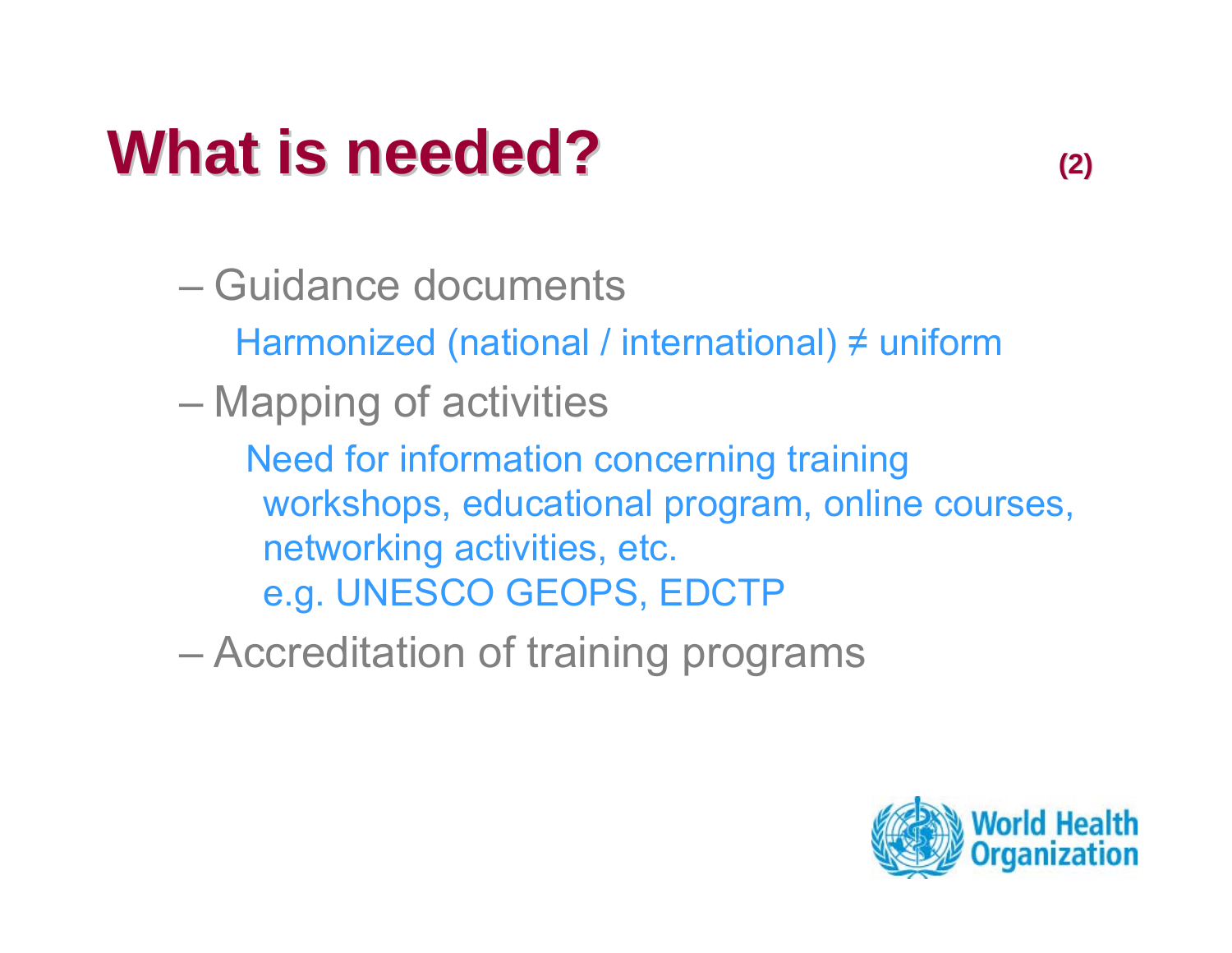# **Bamako call for action on research for health research for health**

- *"To develop set and enforce standards regulations and best practices for fair, accountable and transparent research processes including those related to ethical review and conduct"*
- *"To strengthen research capacity and build a critical mass of young researchers by developing and including curricula on research methods and research ethics (…)"*